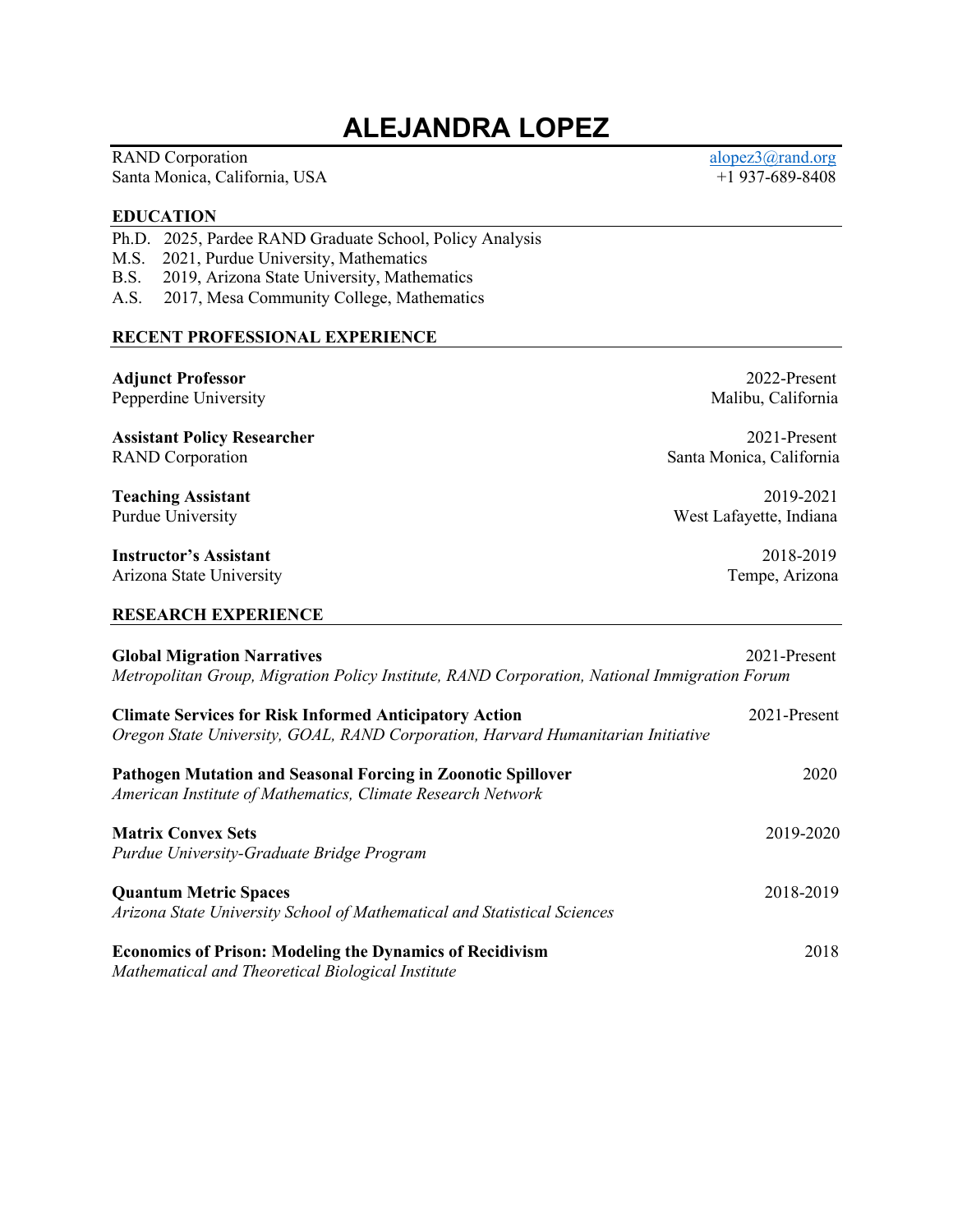## **CONFERENCES**

| Presenter<br>Society for Advancement of Chicanos/Hispanics and Native Americans in Science | 2018 |
|--------------------------------------------------------------------------------------------|------|
| <b>Nominee</b><br><b>Field of Dreams</b>                                                   | 2018 |
| <b>INVITED TALKS</b>                                                                       |      |
| <b>Ponente</b><br>Diálogos Universitarios: Charlando con Científicas Mexicanas             | 2020 |

## **PAPERS**

K. Aguilar, S. Booker, F. Latremoilire, and A. Lopez. An Ideal Convergence. Notices of the American Mathematical Society, September 2021 Hispanic Heritage Issue K. Aguilar and A. Lopez. A Quantum Metric on the Cantor Space. 22 pages, submitted(2019), ArXiv:1907.05835 A. Lopez, N. Moreira, A. Rivera, B. Amdouni, B. Espinoza, C. Kribs. Economics of Prison: Modeling the Dynamics of Recidivism. 20 pages, submitted (2018), https://qrlssp.asu.edu/content/economics-prisonmodeling-dynamics-recidivism

## **HONORS AND AWARDS**

| Dean's Diversity, Equity, and Inclusion Award<br>Pardee RAND Graduate School            | 2021 |
|-----------------------------------------------------------------------------------------|------|
| <b>Youth Development Promoter in Costa Rica</b><br>Peace Corps                          | 2019 |
| <b>Purdue Doctoral Fellowship</b><br>Purdue University                                  | 2019 |
| <b>Study Abroad Diversity Scholarship</b><br>Arizona State University                   | 2018 |
| <b>Transfer Achievement Award</b><br>Arizona State University                           | 2017 |
| <b>J Delores Griffel Scholarship</b><br>Mesa Community College                          | 2016 |
| <b>Former Deferred Action for Childhood Arrivals (DACA)</b><br>United States of America | 2014 |